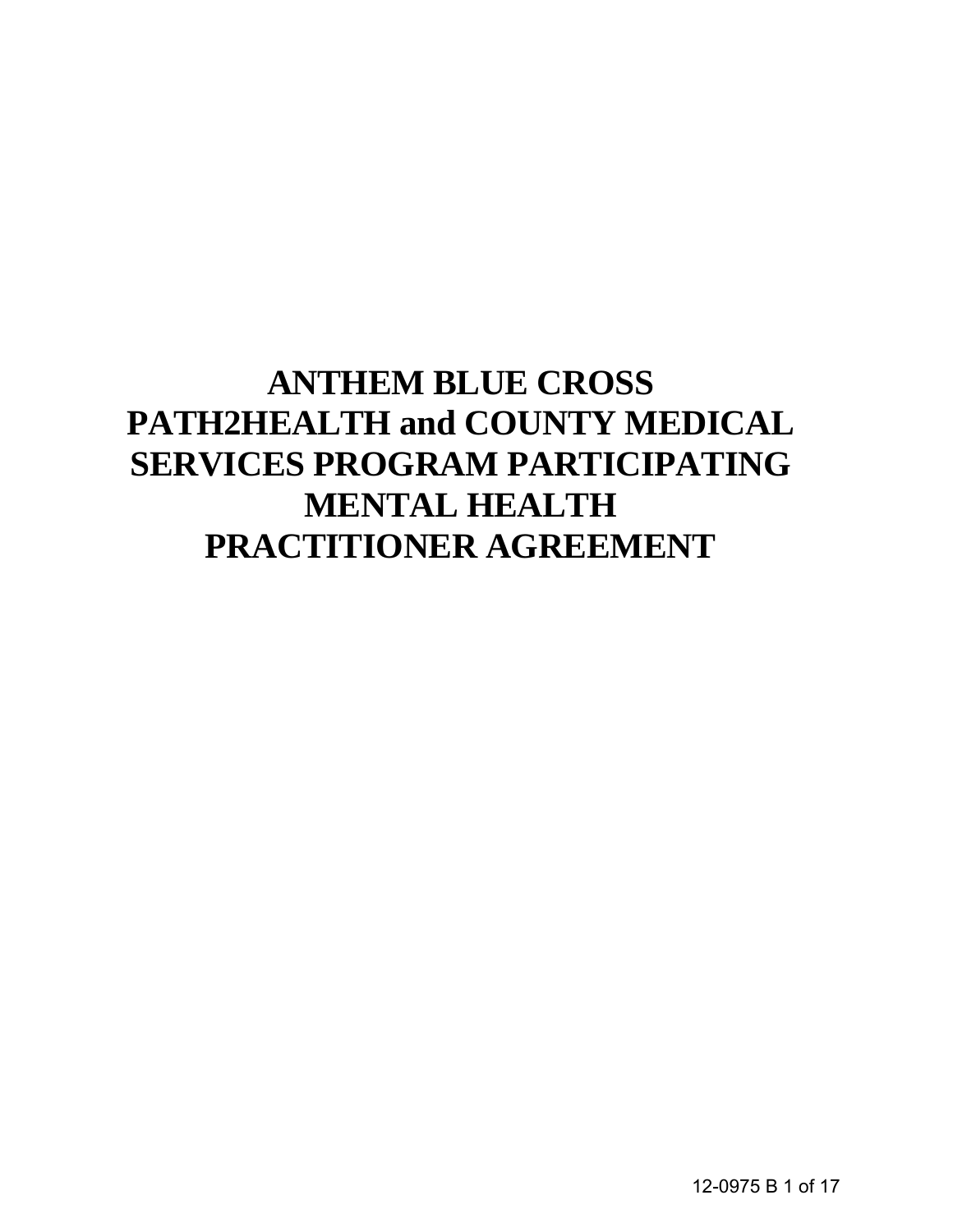# Anthem Blue Cross Path2Health and County Services Medical Program (CMSP) **Participating Mental Health Practitioner Agreement**

### **Table of Contents**

| $\mathbf{L}$   |  |
|----------------|--|
| $\mathbf{H}$ . |  |
| III.           |  |
| IV.            |  |
| V.             |  |
| VI.            |  |
| VII.           |  |
| VIII.          |  |
| IX.            |  |
| $X_{-}$        |  |
| XL             |  |
| XII.           |  |
| XIII.          |  |

# **Exhibits**

| $\mathbf{A}$ . |  |
|----------------|--|
|                |  |
| $\mathbf{B}$ . |  |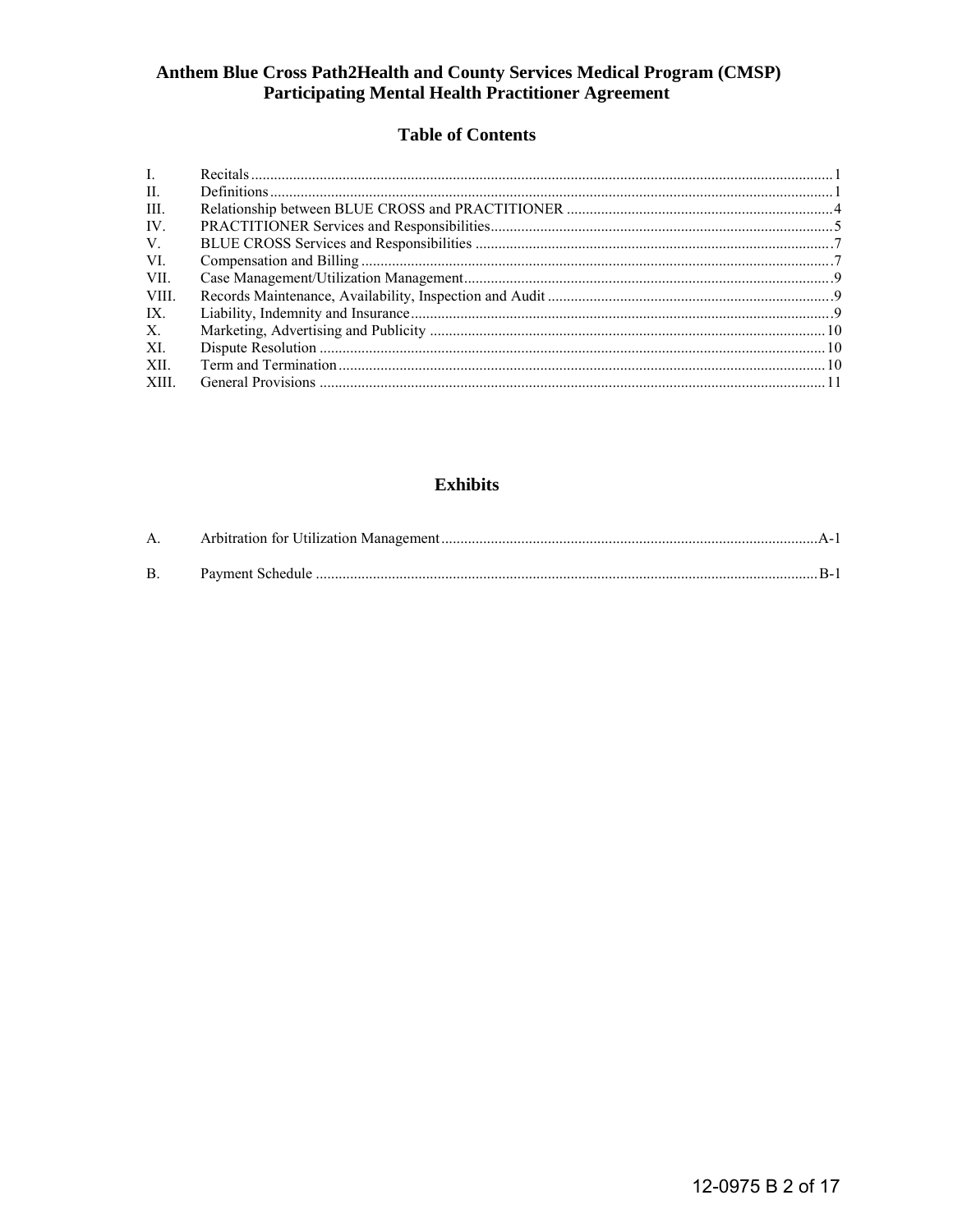## **ANTHEM BLUE CROSS PATH2HEALTH and COUNTY MEDICAL SERVICES PROGRAM PARTICIPATING MENTAL HEALTH PRACTITIONER AGREEMENT**

This AGREEMENT is effective on  $\qquad \qquad$  between BLUE CROSS OF CALIFORNIA, dba ANTHEM BLUE CROSS and Affiliates ("BLUE CROSS") and County of El Dorado ("PRACTITIONER").

#### I. **RECITALS**

- 1.1 BLUE CROSS is a California corporation licensed by the Department of Managed Health Care with the authority to enter agreements with PRACTITIONER to provide services pursuant to certain Benefit Agreements.
- 1.2 PRACTITIONER is a County that employs any of a duly licensed psychologist, clinical social worker, marriage-family therapist or Certified Substance Abuse Counselor.
- 1.3 BLUE CROSS's Affiliate, Anthem Blue Cross Life & Health Insurance Company ("BC LIFE") has or is about to enter into an agreement with the County Medical Services Program Governing Board ("Governing Board") to act as a third party administrator to administer health care services, including without limitation, claims processing, provider contracting and utilization management, on a selffunded basis for indigent adults served by the Path2Health program and County Medical Services Program("CMSP") in certain California counties.
- 1.4 BLUE CROSS intends by entering into this Agreement to make available behavioral health care to persons under the Path2Health program and the County Medical Service Program ("CMSP") by contracting with PRACTITIONER to the extent PRACTITIONER determines it has capacity to provide such care. PRACTITIONER intends to provide such quality behavioral health care in a cost**efficient manner**

#### II. **DEFINITIONS**

- 2.1 "Acute Psychiatric Facility" means a psychiatric hospital, designated psychiatric unit of a general acute hospital, or psychiatric health facility, licensed by the State of California to provide twenty-four (24) hour acute inpatient care for persons with psychiatric disorders.
- 2.2 "Affiliate(s)" means a corporation or other organization owned or controlled either directly or through parent or subsidiary corporations, by BLUE CROSS, or under common control with BLUE CROSS. BC Life is one such Affiliate of BLUE CROSS.
- 2.3 "Behavioral Health Services" means services for the evaluation and treatment of Mental Disorders and/or Chemical Dependency.
- 2.4 "Benefit Agreement(s)" means documents prepared and distributed by the Governing Board that describe and explain the health care benefits that BLUE CROSS administers for Members. The Governing Board retains the unilateral right to modify the benefit structure of Path2Health and CMSP.
- 2.5 "Case Management/Utilization Management Program" means the procedures established and administered by BLUE CROSS to manage the plan benefits through reimbursement of services that are Medically Necessary, appropriate, and cost-effective.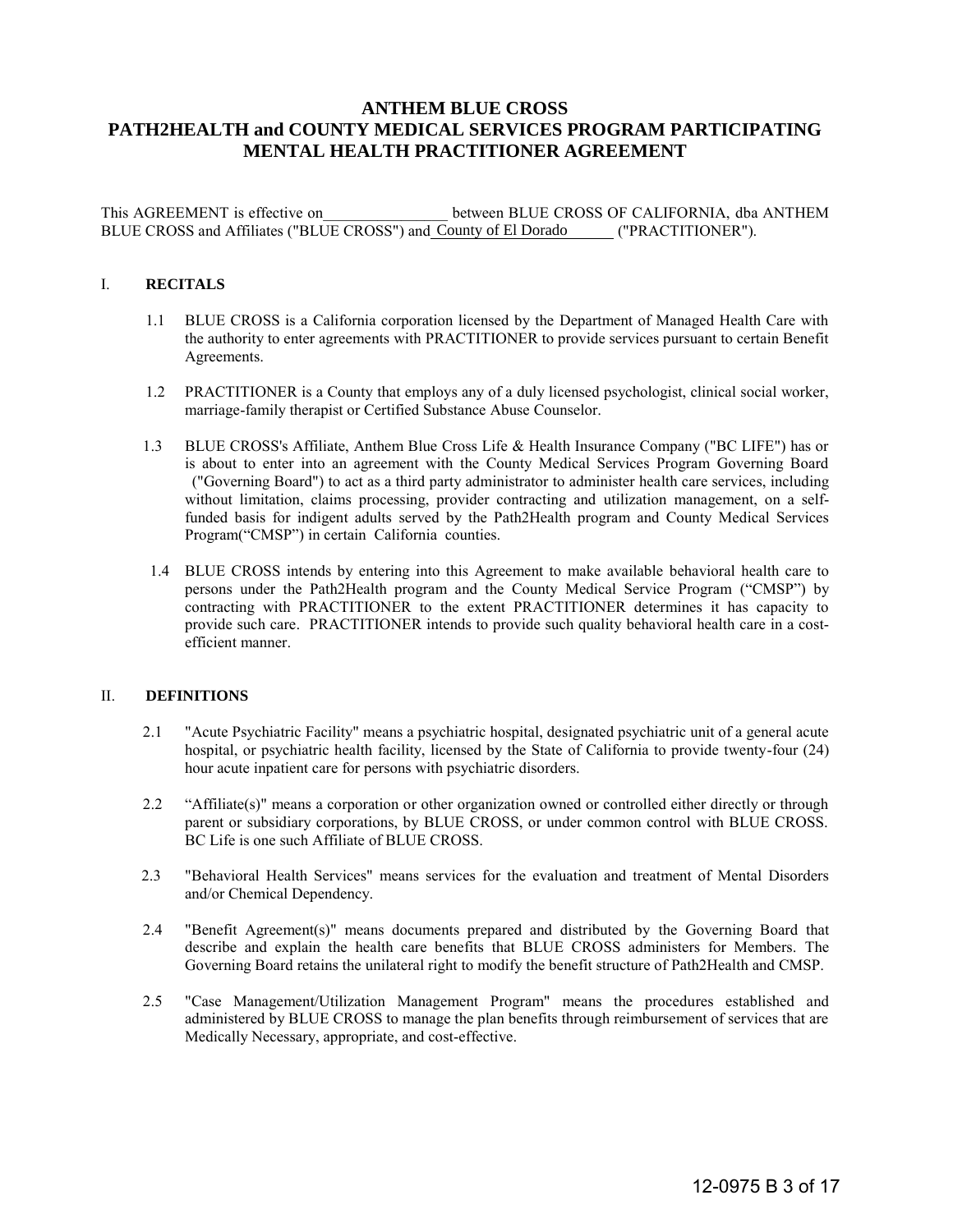- 2.6 "Utilization Management" means a function performed by either BLUE CROSS or an organization or entity acting as an agent of BLUE CROSS, and selected by BLUE CROSS to review and approve whether Medical Services provided, or to be provided, are Medically Necessary.
- 2.7 "Case Manager" means a professionally qualified person, employed by or under contract to BLUE CROSS to perform Case Management/Utilization Management services involving Members, hospitals/facilities, programs, outpatient services, and practitioner services.
- 2.8 "Case Management" means a process of arranging, negotiating, and coordinating long term high cost and/or complex care through benefit substitution, based upon the Member's Benefit Agreement.
- 2.9 "Chemical Dependency" generally means those conditions, not including those covered as Mental Disorders, in the International Classification of Diseases as diagnostic codes 290-319. These conditions include, but are not limited to: (1) psychoactive substance induced mental disorders; (2) psychoactive substance use dependence; and (3) psychoactive substance use abuse. Chemical Dependency does not include addiction to, or dependency on, tobacco or food substances (or dependency on items not ingested).
- 2.10 "Coordination of Benefits" means the method of determining primary responsibility for payment of covered services under applicable law and regulations when more than one carrier may have liability for payment for services received by Member of BLUE CROSS.
- 2.11 "County Medical Services Program" (CMSP) means the program governed by the Governing Board to provide health care services to medically indigent adults that are not eligible for Path2Health.
- 2.12 "Emergency" means a sudden onset of a medical condition manifesting itself by acute symptoms of sufficient severity (including without limitation severe pain) such that the patient may reasonably believe that absence of immediate medical or psychiatric attention could reasonably result in any of the following:
	- (1) Placing the patient's health in serious jeopardy; or
	- (2) Other serious medical consequences; or
	- (3) Serious impairment to bodily functions; or
	- (4) Serious and/or permanent dysfunction of any bodily organ or part.

In addition, for behavioral health purposes, the above definition shall be supplemented by the following: "Emergency" shall also mean a sudden onset of a medical condition manifesting itself by acute symptoms of sufficient severity which the Member reasonably perceives could result in the Member's actions causing harm to the Member or placing others in danger.

- 2.13 "Facility" means any general acute hospital, psychiatric hospital, psychiatric health facility, or other BLUE CROSS care facility, or outpatient setting.
- 2.14 "Hospital Services" means those acute care inpatient and hospital outpatient services which are covered by the Benefit Agreement. Hospital Services do not include long-term non-acute care.
- 2.15 "Medically Necessary" means procedures, supplies, equipment or services that BLUE CROSS determines to be:
	- (1) Appropriate for the symptoms, diagnosis or treatment of the medical condition; and
	- (2) Provided for the diagnosis or direct care and treatment of the medical condition; and
	- (3) Within standards of good medical practice within the organized medical community; and
	- (4) Not primarily for the convenience of the Member, the Member's physician or another provider; and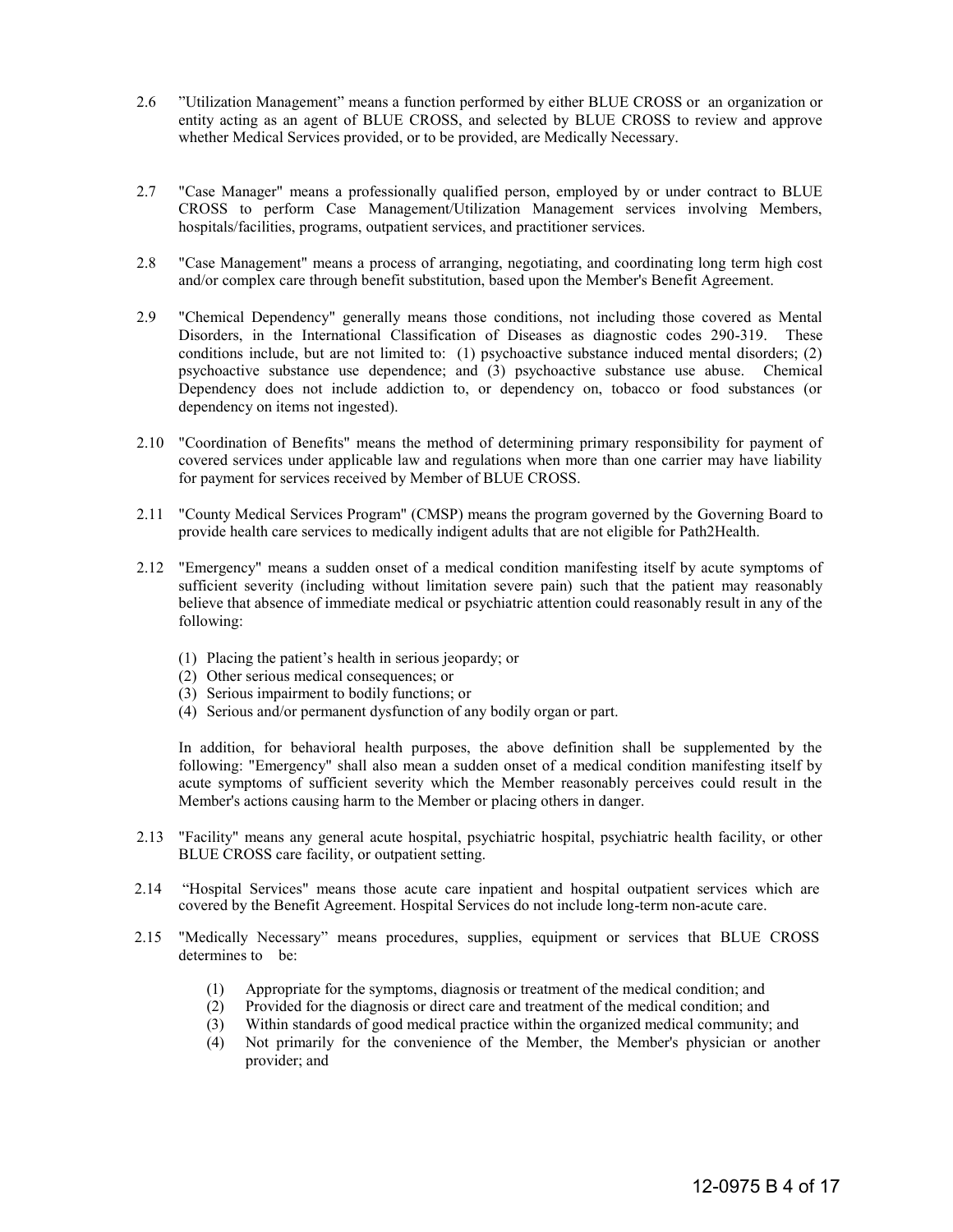- (5) The most appropriate procedures, supplies, equipment or service must satisfy the following criteria: (i) there must be valid scientific evidence demonstrating that the expected health benefits from the procedure, supply, equipment or service are clinically significant and produce a greater likelihood of benefit, without a disproportionately greater risk of harm or complications, for the Member with the particular medical condition being treated than other alternatives; and (ii) generally accepted forms of treatment that are less invasive have been tried and found to be ineffective or are otherwise unsuitable; and (iii) for hospital stays, acute care as an inpatient is necessary due to the kind of services the Member is receiving or the severity of the medical condition, and that safe and adequate care cannot be received as an outpatient or in a less intensified medical setting.
- 2.16 "Medical Services" means those Medically Necessary Behavioral Health Services provided by a Participating Practitioner and covered by a Benefit Agreement that are within the scope of the PRACTITIONER'S license.
- 2.17 "Member" means "Path2Health Enrolled Beneficiaries" and "CMSP Enrolled Beneficiaries", as defined in the contract between BC LIFE and the Governing Board, who are eligible to receive Medical Services pursuant to the County Medical Services Program and Path2Health, respectively.
- 2.18 "Mental Disorders" generally means those conditions, not including those covered as Chemical Dependency, in the International Classification of Diseases and diagnostic codes 290-319. These conditions include, but are not limited to; (1) schizophrenia, (2) manic-depressive and other conditions usually classified in the medical community as psychoses, (3) depressive phobic, manic, and anxiety conditions, (4) bipolar affective disorders including mania and depressions, (5) obsessive-compulsive disorders, and (6) post-traumatic stress disorders.
- 2. 19 "Path2Health" means the Low Income Health Program offered by the Governing Board pursuant to an agreement between the Governing Board and the State Department of Health Care Services (DHCS). Path2Heallth provides health care services to certain medically indigent adults that are eligible to receive Medical Services. The program is authorized by DHCS' 1115 Federal Medicaid Waiver and state law and provides federal Medicaid matching funds for Medical Services provided to eligible members.
- 2.20 "Participating Hospital" means a hospital which has entered into an agreement as a Path2Health/CMSP Participating Provider with BLUE CROSS to provide Hospital Services to Members.
- 2.21 "Participating Practitioner" means a psychologist, clinical social worker, marriage-family therapist, or certified substance abuse counselor who has entered into an agreement as a PATH2HEALTH/CMSP with BLUE CROSS to provide Medical Services to Members as a Participating Provider and who is duly licensed in the State of California or other applicable State.
- 2.22 "Participating Provider" means a hospital, other health facility, physician, physician group, federally qualified health center (FQHC), rural health center (RHC), Indian health services (IHC) or other health professional which has entered into an agreement with BLUE CROSS to provide health care services to Members at prospectively determined rates.

#### III. **RELATIONSHIP BETWEEN BLUE CROSS AND PRACTITIONER**

3.1 BLUE CROSS and PRACTITIONER are independent entities. Nothing in this Agreement shall create or be construed to create a relationship of employer and employee or principal and agent or any relationship other than that of independent parties contracting with each other solely for the purpose of carrying out the provisions of this Agreement.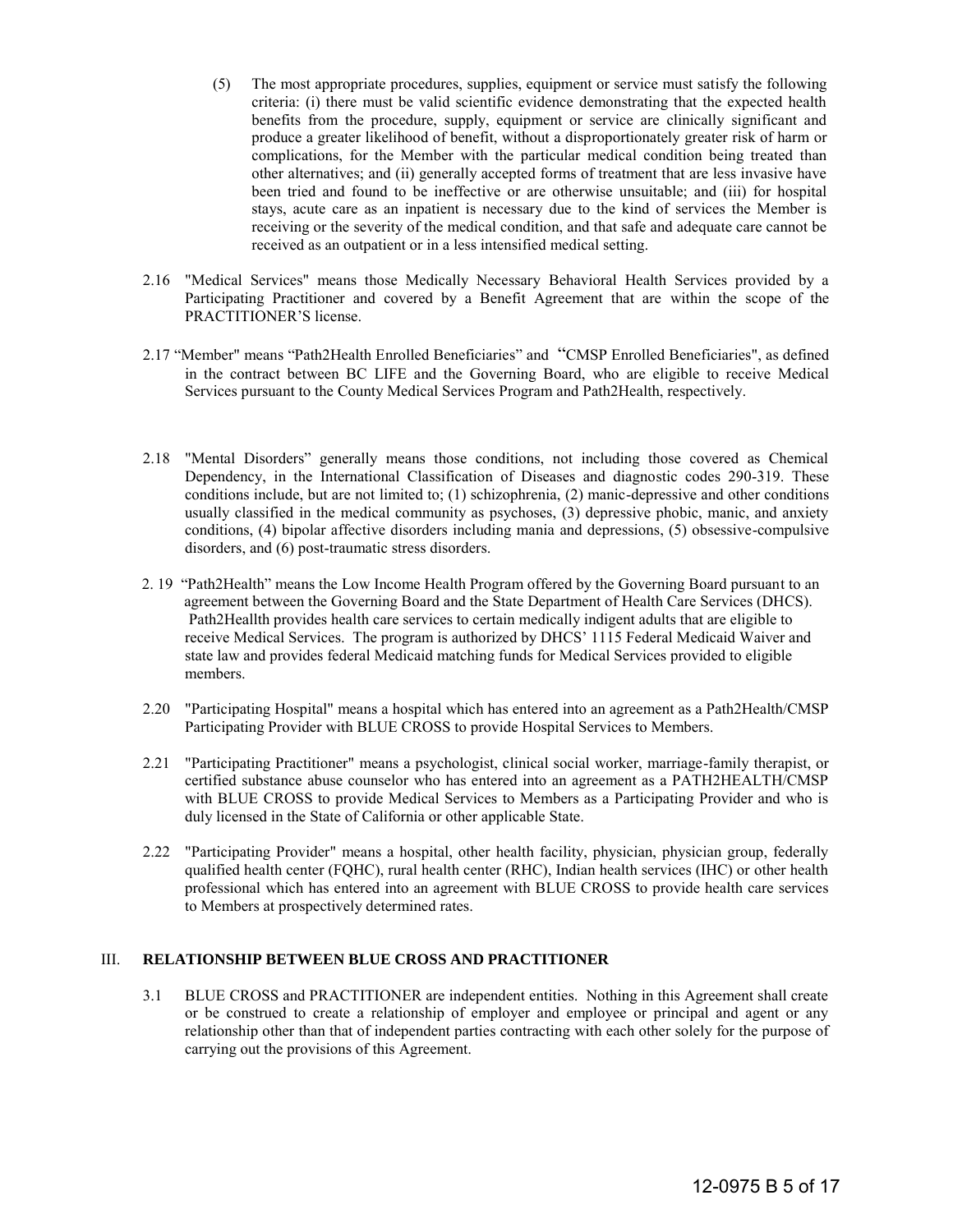- 3.2 BLUE CROSS and PRACTITIONER agree that PRACTITIONER shall maintain a practitioner/patient relationship with each Member that PRACTITIONER treats. PRACTITIONER shall be solely responsible for the Member's treatment and medical care.
- 3.3 Nothing in this Agreement is intended to be construed as encouraging PRACTITIONER to restrict Medically Necessary covered Medical Services or to limit clinical dialogue between PRACTITIONER and Members. PRACTITIONER may freely communicate with Members regarding the treatment options available to them, including medication treatment options, regardless of benefit coverage limitations. Nothing in this Agreement shall create or be construed to create any rights or remedies in any third party, including but not limited to a Member or a Participating PATH2HEALTH and CMSP Practitioner other than PRACTITIONER, except as otherwise provided herein.
- 3.4 PRACTITIONER consents to the memorializing of his/her legal obligations with BLUE CROSS and each particular Affiliate in one or more separate written agreements that shall not alter the substance of those obligations.
- 3.5 PRACTITIONER agrees that each such arrangement by which PRACTITIONER performs services for members, enrollees, employees, dependents and other beneficiaries who are covered by an Affiliate's Benefit Agreement or by an Other Payor ("Covered Persons") that utilizes the BLUE CROSS Managed Care Network shall constitute an independent legal relationship between PRACTITIONER and that Affiliate or Other Payor.
- 3.6 PRACTITIONER hereby expressly acknowledges his/her understanding that this Agreement constitutes a contract between PRACTITIONER and BLUE CROSS as an independent corporation, operating under a license with the Blue Cross and Blue Shield Association, an Association of independent Blue Cross and Blue Shield Plans (the "Association"), permitting BLUE CROSS to use the Blue Cross service mark in the State of California and that BLUE CROSS is not contracting as the agent of the Association. PRACTITIONER further acknowledges and agrees that he/she has not entered into this Agreement based upon representations by any person other than BLUE CROSS and that no person, entity, or organization other than BLUE CROSS shall be held accountable or liable to PRACTITIONER for any of BLUE CROSS' obligations to PRACTITIONER created under this Agreement. This section shall not create any additional obligations whatsoever on the part of BLUE CROSS, including under Section 4.18 herein, other than those obligations created under other provisions of this Agreement.
- 3.7 If PRACTITIONER is a participating PATH2HEALTH and CMSP practitioner under any other BLUE CROSS Participating PATH2HEALTH or CMSP Provider Agreement, this Agreement shall supersede such prior agreement and the provisions of this Agreement shall control.

#### IV. **PRACTITIONER SERVICES AND RESPONSIBILITIES**

- 4.1 PRACTITIONER shall provide Medical Services to Members which are Medically Necessary and which are in accordance with the applicable Benefit Agreement and this Agreement.
- 4.2 PRACTITIONER shall, to the extent possible, seek, accept and maintain evidence of assignment of benefits for the payment of Medical Services provided to Members by PRACTITIONER under the applicable Benefit Agreement.
- 4.3 PRACTITIONER shall confirm each Member's eligibility status prior to providing Medical Services. PRACTITIONER shall confirm that the person presenting the BLUE CROSS identification card or the State of California Beneficiary Identification Card is the Member or Covered Person named on the card. BLUE CROSS shall not be responsible for the fraudulent or deceptive use of either identification card.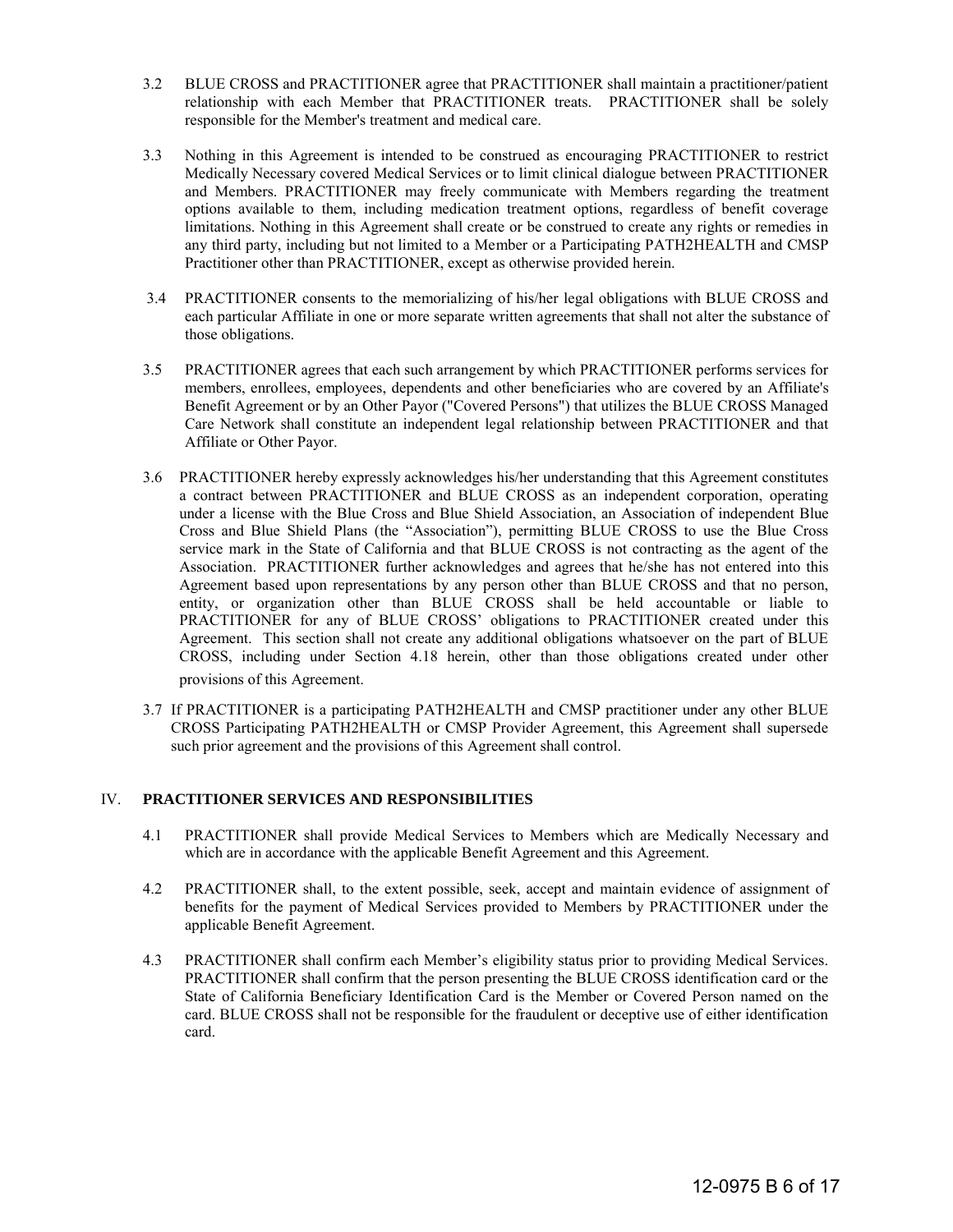- 4.4 If PRACTITIONER arranges for admission of Members to inpatient hospital services, PRACTITIONER agrees to arrange admission only to Participating PATH2HEALTH and CMSP Hospitals unless otherwise determined by PRACTITIONER and agreed to in writing by BLUE CROSS. In case of an Emergency, as that term is defined in this Agreement, Practitioner agrees to use a Participating PATH2HEALTH and CMSP hospital whenever possible. Other exceptions to the use of Participating PATH2HEALTH and CMSP Hospitals shall be approved pursuant to the provisions of Article VII. Notwithstanding the foregoing, nothing in this Agreement shall prohibit a PRACTITIONER from making a placement pursuant to California Welfare and Institutions Code Section 5150 in a hospital that is not a Participating Hospital; provided, however, that payment for services shall only be made if such hospital is a Participating Hospital.
- 4.5 PRACTITIONER agrees to refer Members to other Participating PATH2HEALTH and CMSP Providers unless otherwise determined by PRACTITIONER and agreed to in writing by BLUE CROSS.
- 4.6 If PRACTITIONER, in any case other than an Emergency, arranges for admission of a Member to a non-Participating PATH2HEALTH or CMSP Hospital or refers a Member to a non-Participating PATH2HEALTH CMSP Practitioner, PRACTITIONER will obtain authorization from BLUE CROSS Utilization Management Program as set forth in the BLUE CROSS PATH2Heath/CMSP Provider Operations Manual.

Additionally, PRACTITIONER agrees,

- (1) To use his or her best efforts to require any non-Participating PATH2HEALTH or CMSP Practitioner to whom a Member is referred to abide by the terms of this Agreement.
- (2) That unless BLUE CROSS explicitly agrees otherwise, he or she is a Participating PATH2HEALTH or CMSP Provider at all locations and under all tax I.D. Numbers. Furthermore, PRACTITIONER agrees to notify BLUE CROSS in writing of each separate tax I.D. number under which PRACTITIONER receives compensation.
- 4.7 PRACTITIONER agrees to comply with all requirements set forth in the BLUE CROSS PATH2HEALTH/CMSP Providers Operations Manual to be provided by BLUE CROSS. The PATH2HEALTH/CMSP Provider Operations Manual is incorporated herein by this reference, to the extent lawfully and reasonably applicable to PRACTITIONER.
- 4.8 PRACTITIONER agrees to participate in the Utilization Management provided in Article VII, and with such amendments as PRACTITIONER may be notified of, and to abide by decisions resulting from that review subject of reconsideration, review and arbitration provided in Section 7.3.
- 4.9 PRACTITIONER has accurately completed the Participating PATH2HEALTH/CMSP practitioner application. PRACTITIONER shall promptly notify BLUE CROSS of any change in principal place of business, PRACTITIONER shall notify BLUE CROSS at least within forty-five (45) days prior to such change.
- 4.10 PRACTITIONER agrees to provide Medical Services to Members that are timely, Medically Necessary, appropriate, efficient, and consistent with professional community standards. PRACTITIONER agrees to adhere to BLUE CROSS standards of accessibility and shall be available for appointments with Members within ten (10) business days of a request for non-emergency services or shall notify BLUE CROSS and assist BLUE CROSS in making alternative arrangements.
- 4.11 PRACTITIONER agrees to provide only those services which PRACTITIONER is qualified by training, experience and state licensure to provide and which comply fully with applicable state and federal regulations. PRACTITIONER shall provide EMERGENCY Medical Services to Members twenty-four (24) hours per day, seven (7) days per week, or make arrangements with another Participating Practitioner qualified to render such services to provide coverage during any periods in which PRACTITIONER is unavailable. When a Participating Practitioner is not available, PRACTITIONER may utilize the services of a non-Participating Practitioner under the same terms and conditions of this Agreement.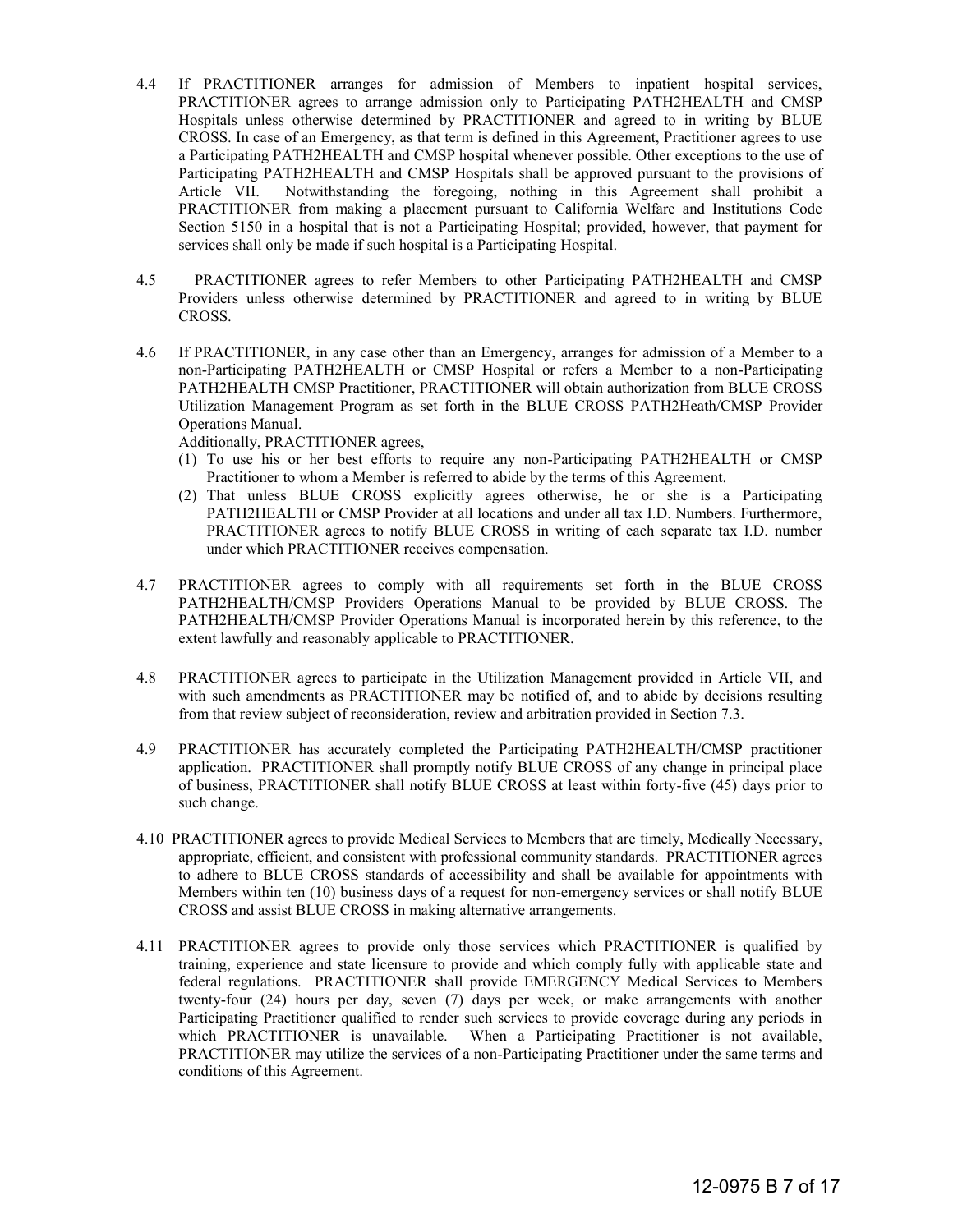- 4.12 PRACTITIONER shall immediately notify BLUE CROSS of any legal or ethics actions against PRACTITIONER'S license, or any malpractice suits, or any change in hospital privileges (including without limitation, any reduction, suspension or termination of such privileges). Such actions include, but are not limited to, actions by the applicable state regulatory board, professional associations or hospitals. PRACTITIONER authorizes BLUE CROSS to receive reports on demand from the state licensure agencies, professional associations and other agencies who may maintain data relating to the legal status, litigation history, or clinical performance of PRACTITIONER. If applicable, upon request by BLUE CROSS, PRACTITIONER shall obtain a National Practitioners Data Bank report on himself/herself and provide it to BLUE CROSS. If PRACTITIONER fails to notify BLUE CROSS of any disciplinary action or judgment which results in the probation, suspension or revocation of PRACTITIONER's license or curtailment of hospital privileges or otherwise limits PRACTITIONER's ability to render Medical Services covered by this Agreement, then BLUE CROSS may terminate this Agreement immediately. If PRACTITIONER is a Medi-Cal provider, for the term of this Agreement, PRACTIONER shall remain in good standing with the Medi-Cal program.
- 4.13 PRACTITIONER agrees to furnish BLUE CROSS with all patient information that is necessary to the fulfillment of the terms of this Agreement, subject to applicable state and federal laws regarding confidentiality of patient data.
- 4.14 PRACTITIONER agrees to participate in BLUE CROSS orientation and training procedures.
- 4.15 PRACTITIONER agrees to notify BLUE CROSS Case Management/Utilization Management within twenty-four (24) hours after a Member fails to comply with or discontinues services or otherwise deviates from pre-certified services.
- 4.16 PRACTITIONER agrees that Members shall not be subject to discrimination regardless of race, creed, color, religion, physical/mental handicap, sexual orientation marital status or national origin/ancestry. PRACTITIONER agrees to see and schedule Members for Medical Services or a similar basis to Medi-Cal beneficiaries and/or other patients of PRACTITIONER.
- 4.17 PRACTITIONER agrees to use all BLUE CROSS proprietary information only in relation to the obligations of provider performance under the terms of this Agreement. PRACTITIONER shall not, during the term of this Agreement or after termination of this Agreement, disclose or use any BLUE CROSS proprietary information for PRACTITIONER's own benefit or for the benefit of a third party unless disclosure is required by law. In the event disclosure is required by law, PRACTITIONER will provide BLUE CROSS with notice prior to disclosure when practicable.
- 4.18 PRACTITIONER agrees that in the event that PRACTITIONER fails to secure pre-authorization of services in accordance with the BLUE CROSS Case Management/Utilization Management program or otherwise comply with the BLUE CROSS procedures established and it is determined retrospectively by BLUE CROSS that services shall be reimbursable, PRACTITIONER agrees to accept reimbursement as outlined in Section 5.1 herein and shall not bill Member for any additional amounts.
- 4.19 PRACTITIONER shall provide Medical Services to Members in an Emergency or upon referral, and shall not decline to treat Members upon referral or in an Emergency unless alternate arrangements have been authorized by BLUE CROSS.
- 4.20 PRACTITIONER agrees to cooperate with BLUE CROSS' administration of its internal quality of care review and grievance resolution procedures.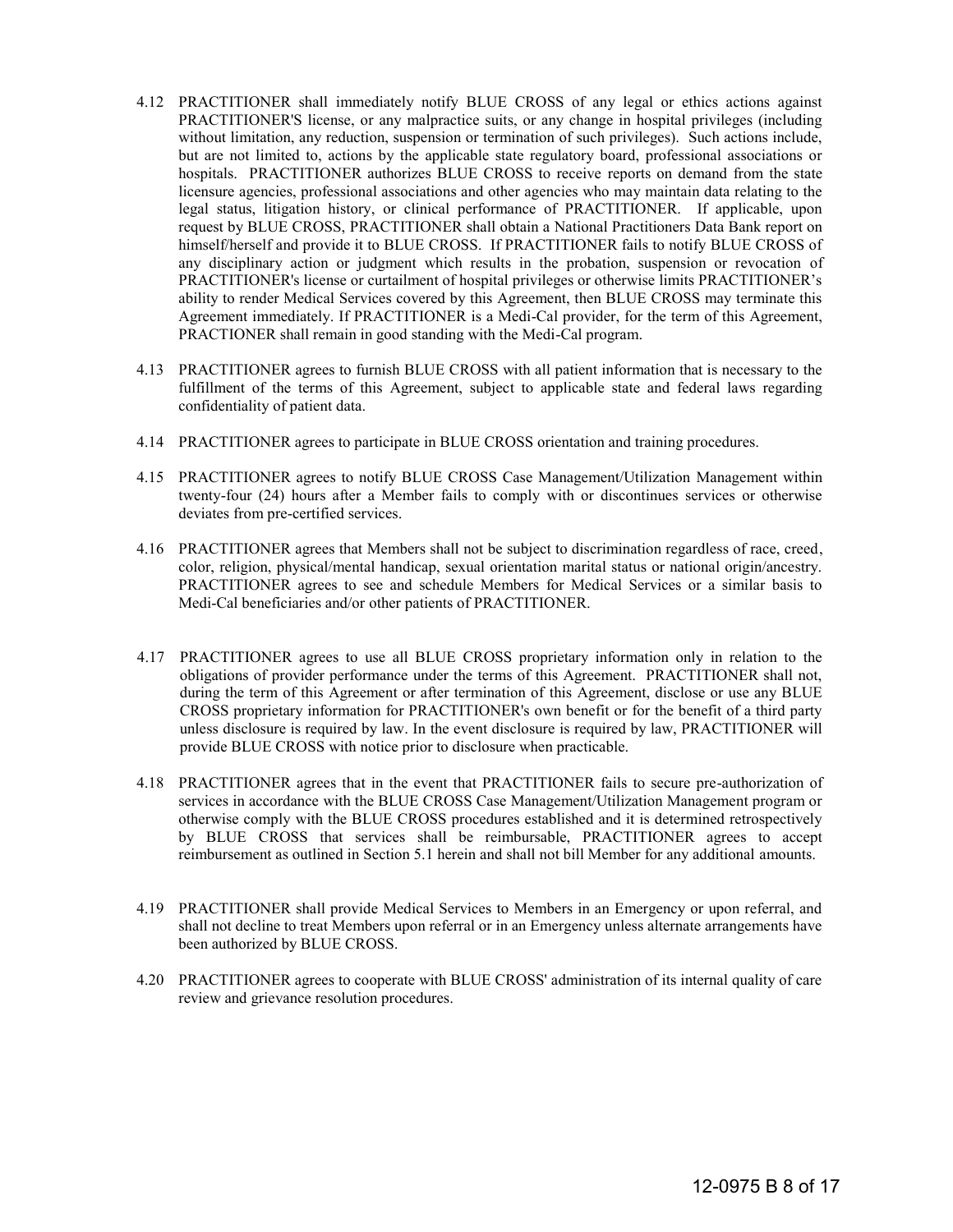- 4.21 PRACTITIONER agrees to keep confidential and take all reasonable precautions to prevent the unauthorized disclosure of records required to be prepared under and/or maintained by this Agreement, except as such disclosure may be authorized by the patient or by law.
- 4.22 PRACTITIONER agrees to provide Medical Services to any and all Members until such time as PRACTITIONER believes in his or her reasonable professional judgment, that accepting additional Members would endanger patients' access to or continuity of care, and closes his/her practice and is no longer accepting new patients from any health plan with which PRACTITIONER contracts. PRACTITIONER shall give BLUE CROSS prompt written notice of such practice closure.
- 4.23 PRACTITIONER shall confirm each Member's eligibility status prior to providing Medical Services. In the event Member is determined retrospectively eligible for Medi-Cal for a period in which PRACTITIONER billed BLUE CROSS for Medical Services under this Agreement, PRACTITIONER shall resubmit the claim(s) to Medi-Cal and refund any amounts paid by BLUE CROSS under this Agreement or any share-of-cost paid by the Member.
- 4.24 PRACTITIONER shall comply with all applicable state and federal laws and regulations relating to the delivery of Medical Services.

#### V. **BLUE CROSS SERVICES AND RESPONSIBILITIES**

- 5.1 BLUE CROSS agrees to pay PRACTITIONER compensation pursuant to the provisions of Article VI and in accordance with the Rate Schedule in Exhibit B. BLUE CROSS shall not compensate PRACTITIONER for services that were not pre-authorized according to the Case Management/ Utilization Management program, where such pre-authorization is required.
- 5.2 BLUE CROSS agrees to grant PRACTITIONER the status of "Participating PATH2HEALTH/CMSP Practitioner to identify PRACTITIONER as a Participating PATH2HEALTH/CMSP Practitioner on informational materials to Members, and to facilitate the direction of such Members to PRACTITIONER.
- 5.3 BLUE CROSS agrees to provide PRACTITIONER with a list of Participating PATH2HEALTH/CMSP Practitioners, Participating PATH2HEALTH/CMSP Hospitals and other PATH2HEALTH/CMSP Participating Providers.
- 5.4 BLUE CROSS agrees to provide appropriate identification cards for Members.
- 5.5 BLUE CROSS agrees that the terms "Emergency" and "Medically Necessary" shall bear the same meanings in Benefit Agreements as in this Agreement.
- 5.6 BLUE CROSS agrees to continue listing PRACTITIONER as Participating PATH2HEALTH/CMSP Practitioner until this Agreement is terminated.

#### VI. **COMPENSATION AND BILLING**

- 6.1 PRACTITIONER shall seek payment only from BLUE CROSS for the provision of Medical Services.
- 6.2 Subject to any applicable share-of-cost to be paid by a Member, PRACTITIONER agrees to accept the fee schedule as provided in EXHIBIT B, attached to and made part of this Agreement, or PRACTIONER'S covered billed charges, whichever is less, as payment in full for all Medical Services provided to Members. Such payment shall be for Medical Services provided on or after the effective date of this Agreement. If PRACTITIONER receives any additional surcharge from a Member in excess of the applicable share-of-cost, BLUE CROSS shall require that PRACTITIONER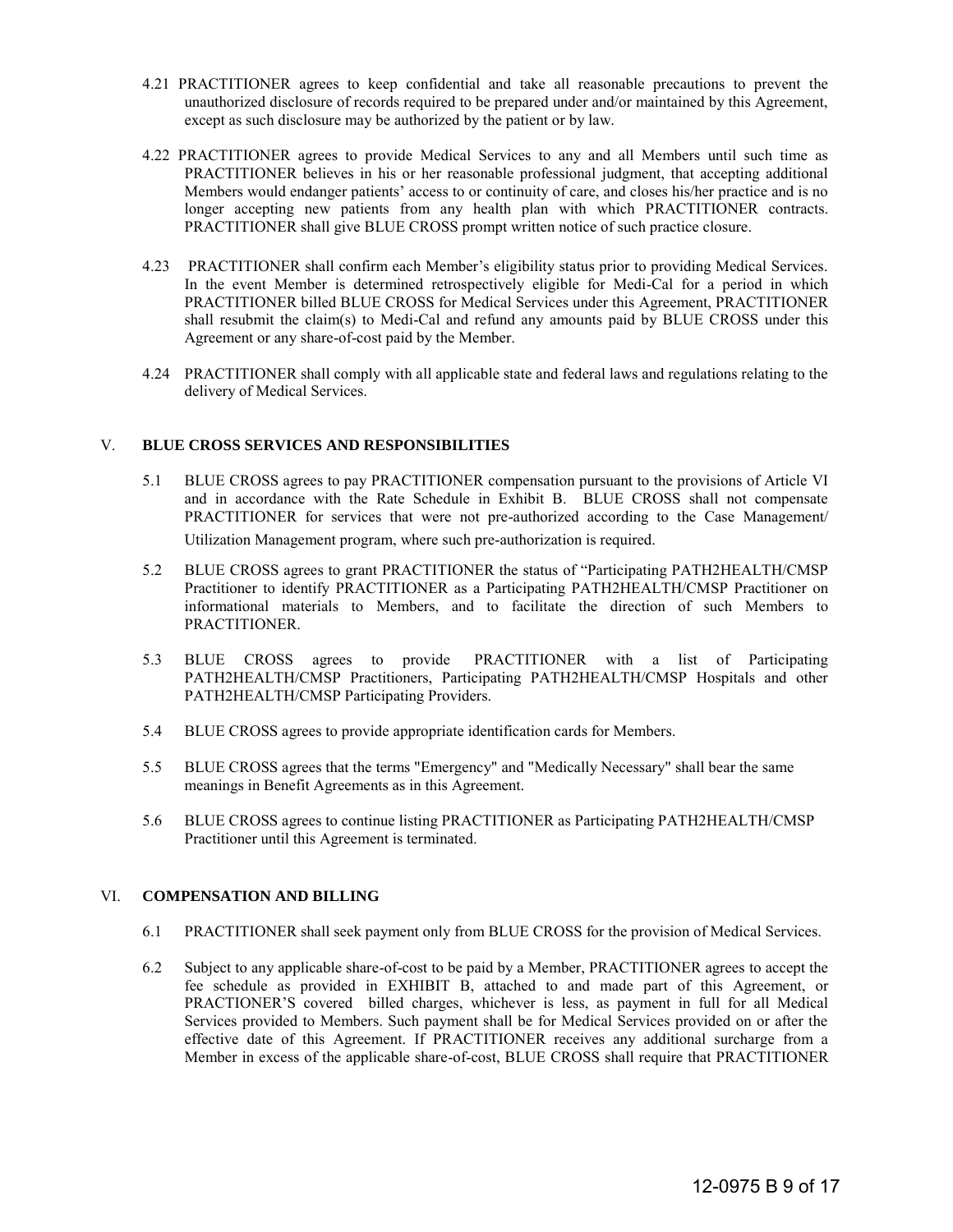promptly refund the amount thereof to the Member. PRACTITIONER agrees to hold harmless the Members in the event BLUE CROSS cannot or will not pay for Medical Services performed by PRACTITIONER because of a lack of payment by the Governing Board.

- 6.3 Subject to the approval of the CMSP Governing Board, BLUE CROSS may change the applicable fee schedule. PRACTITIONER will receive notification of any such change prior to its implementation.
- 6.4 PRACTITIONER shall bill BLUE CROSS on forms and in a manner acceptable to BLUE Cross no later than one hundred fifty (150) days of performing the Medical Services or BLUE CROSS may deny payment. PRACTITIONER shall furnish, on request, all information reasonably required by BLUE CROSS to verify and substantiate the provision of Medical Services. BLUE CROSS reserves the right to review all such information submitted by PRACTITIONER when necessary and in accordance with this Agreement.
- 6.5 BLUE CROSS shall pay PRACTITIONER within sixty (60) days of receipt of billings which are accurate, complete and otherwise in accordance with Section 6.4.
- 6.6 Any amount paid by BLUE CROSS to PRACTITIONER under this Agreement determined subsequently by BLUE CROSS to have been an overpayment will be considered indebtedness of PRACTITIONER to BLUE CROSS. BLUE CROSS shall have a first lien in the amount of such indebtedness and may, at its sole option, recover such indebtedness by;(i) notifying PRACTITIONER of the overpayment, then (ii) deducting from and setting off the amount of such indebtedness from any amounts due and payable from BLUE CROSS to PRACTITIONER at any time under this Agreement or any other agreement between BLUE CROSS and the PRACTITIONER, or for any reason, an amount or amounts equal to such indebtedness of PHYSICIAN. THE CMSP Provider Operations Manual specifies the procedures concerning recoveries.
- 6.7 PRACTITIONER expressly acknowledges that if a Member has other health coverage, CMSP and Path2Health shall be the payers of last resort.
- 6.8 Practitioner acknowledges that BC LIFE is acting as a third party administrator for the Governing Board in the administration of CMSP and Path2Health, and accordingly, neither PRACTITIONER nor BLUE CROSS assumes any financial risk for the payment of Medical Services.
- 6.9 PRACTITIONER shall not charge Members for Medical Services denied as not being Medically Necessary under Article VII, unless PRACTITIONER has obtained a signed agreement on a form approved by BLUE CROSS from that Member or individual legally responsible for the Member. Such agreement must be obtained in advance of rendering services and shall specify those services which BLUE CROSS has denied as not being Medically Necessary and shall clearly state that the Member, or individual legally responsible for the Member, shall be responsible for payment of Medical Services denied by BLUE CROSS.
- 6.10 PRACTITIONER agrees to assign to BLUE CROSS any payments made by third parties to PRACTITIONER on behalf of Members if BLUE CROSS has previously paid for such services, subject to the Coordination of Benefit provisions of the applicable Benefit Agreement and Section 6.4 hereof.
- 6.11 BLUE CROSS shall deny payment for Medical Services related to Hospital/Facility Services which are denied as not Medically Necessary or which exceed the BLUE CROSS approved length of stay, as communicated to PRACTITIONER and hospital/facility through the process outlined in Article VII, Case Management/Utilization Management.

#### VII. **CASE MANAGEMENT/UTILIZATION MANAGEMENT**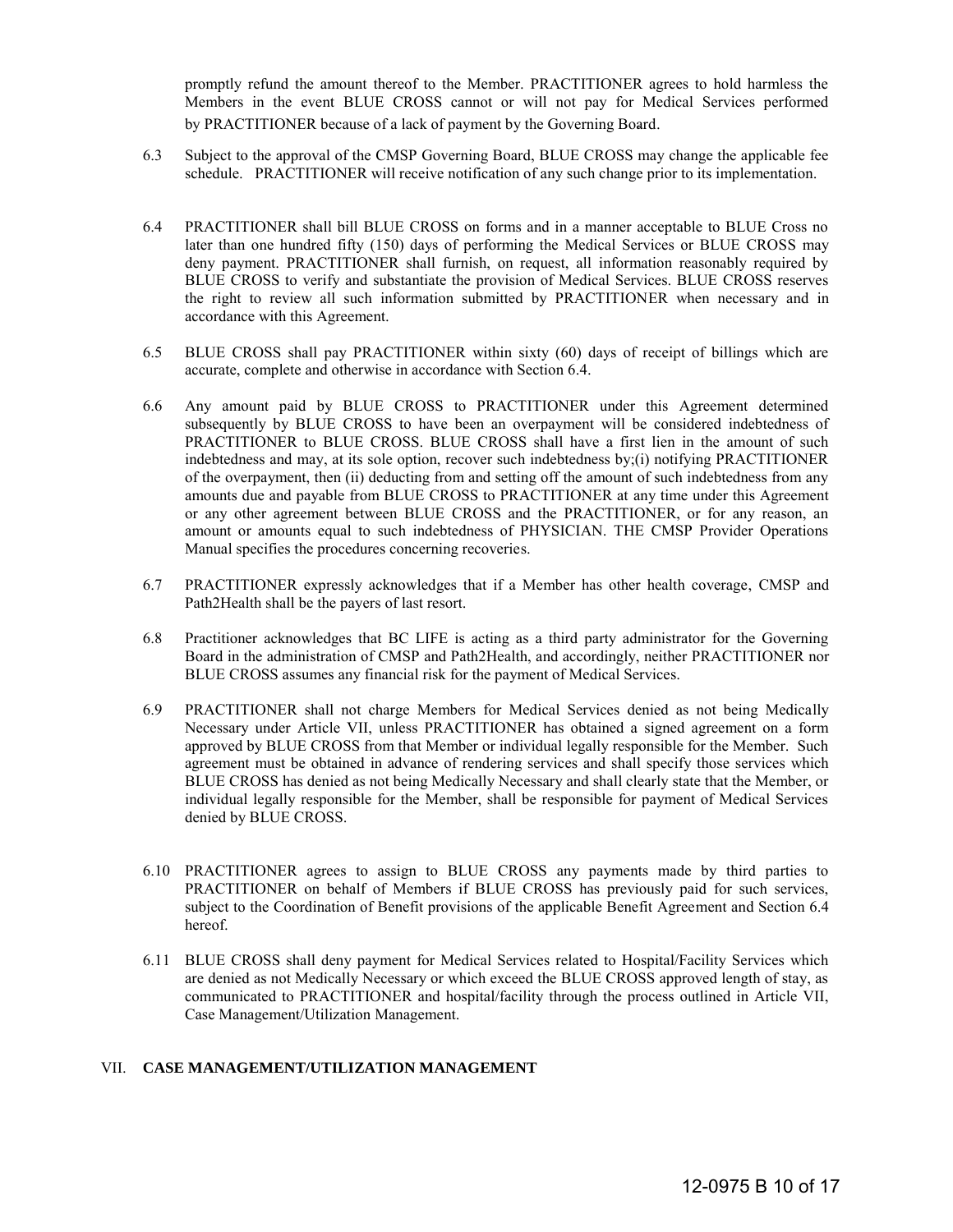- 7.1 BLUE CROSS may establish a Utilization Management ("UM") program which shall seek to assure that Hospital Services or Medical services provided to Members are Medical Necessary. The Utilization Management shall follow the procedures described on Exhibit A attached to and made part of this Agreement. BLUE CROSS may change UM procedures by delivering amendments to, or a replacement for, Exhibit A. The BLUE CROSS Quality Management Committee shall be part of the UM program.
- 7.2 Utilization Management for Medical Services will include:
	- (1) "Preadmission review or "pre-service review" to determine whether a scheduled inpatient admission or scheduled treatment is Medically Necessary. Preadmission review procedures and pre-service review procedures can be obtained by contacting BLUE CROSS.
	- (2) "Admission Review' to determine whether an unscheduled inpatient admission or an admission not subject to preadmission review is Medically Necessary.
	- (3) "Concurrent review" to determine whether continued inpatient hospitals stay or treatment is Medically Necessary.
	- (4) "Retrospective review" to determine whether inpatient medical services or treatments were Medically Necessary.
- 7.3 PRACTITIONER may appeal a Utilization Management decision. The appeal shall be commenced by requesting reconsideration of the decision. If PRACTITIONER is not satisfied with the result, a review by BLUE CROSS shall be requested. If practitioner continues not to be satisfied, PRACTITIONER'S

remedy shall be arbitration as provided in Exhibit A of such appeal, PRACTITONER may request arbitration as provided in Exhibit A.

#### VIII. **RECORDS MAINTENANCE, AVAILABILITY, INSPECTION AND AUDIT**

8.1 BLUECROSS, the Governing Board and their auditors shall have access (which includes inspection, examination and copying to the extent permitted by state and federal law, at reasonable times upon demand to the book, records, documents and papers of PRACTITIONER at PRACTITIONER'S office or such other mutually agreeable location in California relating to the services PRACTITIONER provides to Members and to payments PRACTITIONER receives from members or others on their behalf, PRACTITIONER shall maintain such records and provide such information to BLUE CROSS and the Governing Board as may be necessary for BLUE CROSS's or the Governing Board's compliance with the requirements of any applicable law or regulations. PRACTITIONER shall maintain such records in a system that permits prompt retrieval of information for at least five (5) years from the termination of this Agreement, and such obligations shall not be terminated upon a termination of this Agreement, whether by rescission or otherwise.

 Subject to all applicable laws relating to privacy, confidentiality, and privileged documents and communications, PRACTITIONER shall only make a Member's information including but not limited to medical records available upon reasonable request to each physician or practitioner treating the Member, for Utilization Management purposes, and to BLUE CROSS or as consented by the MEMBER or an authorized representative of the Member.

 This Section 8.1 will not be construed to prevent PRACTITIONER from releasing information which PRACTITIONER has taken from such medical records to organizations or individuals taking part in research, experimental, educational or similar programs, if no Member identifiable information is released and such release complies with all applicable laws.

- 8.2 Ownership and access to records of Members shall be controlled by applicable law.
- 8.3 All records must be maintained in a system that permits prompt retrieval of information. Medical records are to be legible, documented accurately in a timely manner and readily accessible.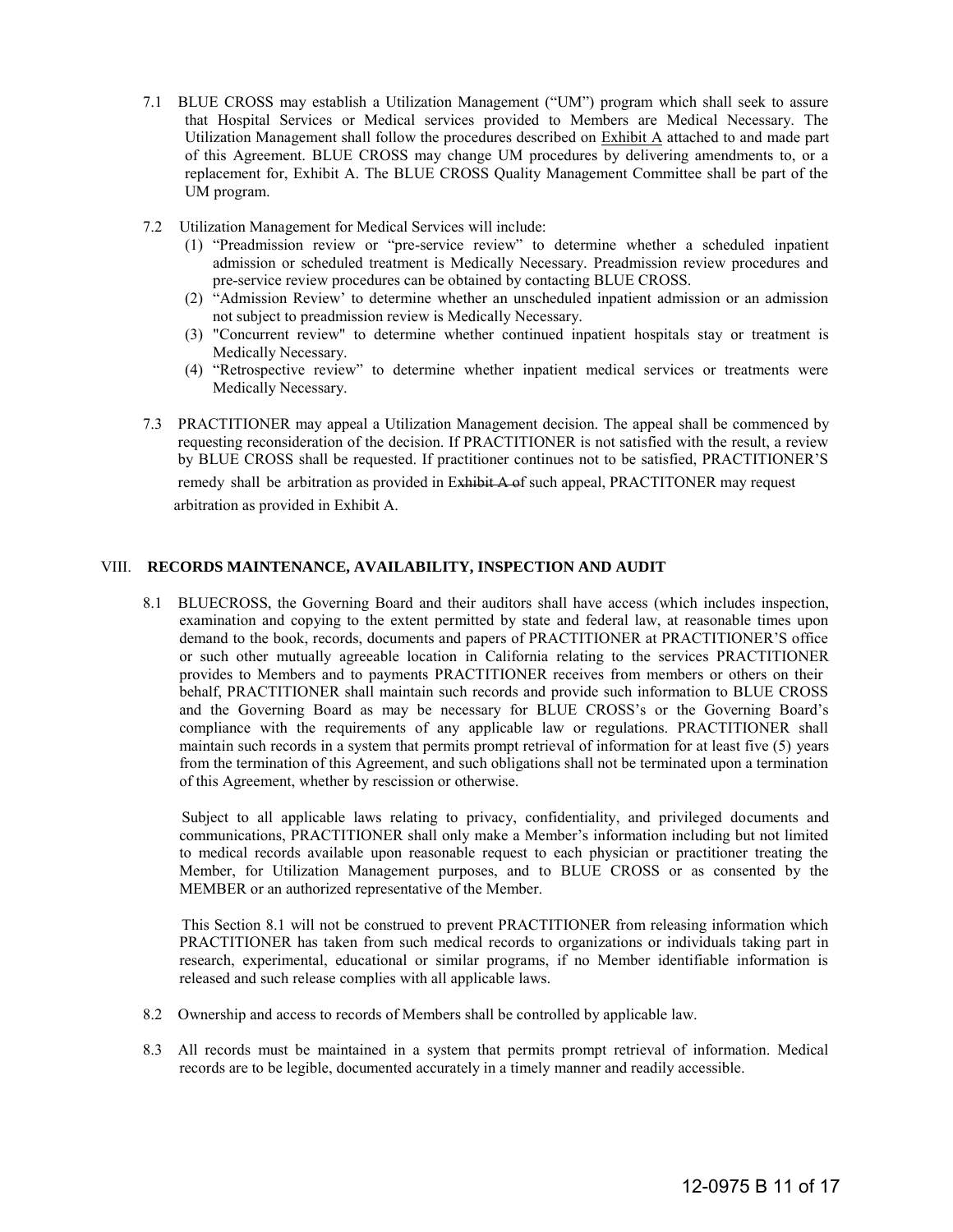- 8.4 In the event this Agreement is terminated, PRACTITIONER agrees to assist BLUE CROSS in the transfer of Member medical care.
- 8.5 In the event this Agreement is terminated, PRACTITIONER agrees to assist BLUE CROSS in the transfer of Member medical including making available to the Governing Board or its designee and BLUE CROSS copies of medical records, patient flies, and any other pertinent information held by PRACTITIONER necessary for efficient case management of Members, as determined by the CMSP Governing Board. The parties acknowledge that the cost of reproduction required by this provision will not be billed to Members.
- 8.6 In consideration that Path2Health is funded, in part, with federal Medicaid funds, PRACTITIONER agrees that DHCS and the Centers for Medicare and Medicaid Services (CMS) may inspect and audit any financial records associated with Path2Health. PRACTITIONER shall provide DHCS and CMS access to any books, documents, papers and records of PRACTITIONER that are directly pertinent to Path2Health for the purpose of making an audit, examination, excerpt, or transcription. PRACTITIONER agrees that there shall be no restrictions on the right of DHCS or CMS to conduct inspections and audits of Path2Health that are necessary to assure quality, appropriateness or timeliness of services and reasonableness of costs.

#### IX. **LIABILITY, INDEMNITY AND INSURANCE**

- 9.1 Neither BLUE CROSS nor PRACTITIONER nor any of their respective agents or employees shall be liable to third parties for any act or omission of the other party.
- 9.2 PRACTITIONER, at its sole expense, agrees to maintain adequate insurance for professional liability and comprehensive general liability. In Lieu of any insurance required by this section, PRACTITIONER shall maintain the ability to respond to any and all damages which would be covered by such insurance.
- 9.3 Upon request by BLUE CROSS, PRACTITIONER shall provide BLUE CROSS with copies of current insurance policies or evidence of the ability to respond to any and all damages as approved in Section 9.2.
- 9.4 If insurance is reduced, terminated, or changed, PRACTITIONER will notify BLUE CROSS prior to the change.

#### X. **MARKETING, ADVERTISING AND PUBLICITY**

- 10.1 BLUE CROSS shall use its best efforts to encourage Members to use the services of PRACTITIONER.
- 10.2 BLUE CROSS shall have the right to use the name of PRACTITIONER for purposes of informing Members and prospective members of the identity of Participating Practitioners.
- 10.3 PRACTITIONER shall have the right to display in the treatment setting an approved BLUE CROSS "Participating CMSP Provider" plaque and/or other symbol until termination of this Agreement.
- 10.4 Except as provided in Section 10.2 hereof, BLUE CROSS and PRACTITIONER each reserve the right to and the control of the use of its name and all symbols, trademarks or service marks presently existing or later established. In addition, except as provided in Section 10.2 hereof, neither BLUE CROSS nor PRACTITIONER shall use the other party's name, symbols, trademarks or service marks in advertising or promotional materials or otherwise without the prior written consent of that party, and shall cease any such usage immediately upon written notice of the party or on termination of this Agreement, whichever is sooner.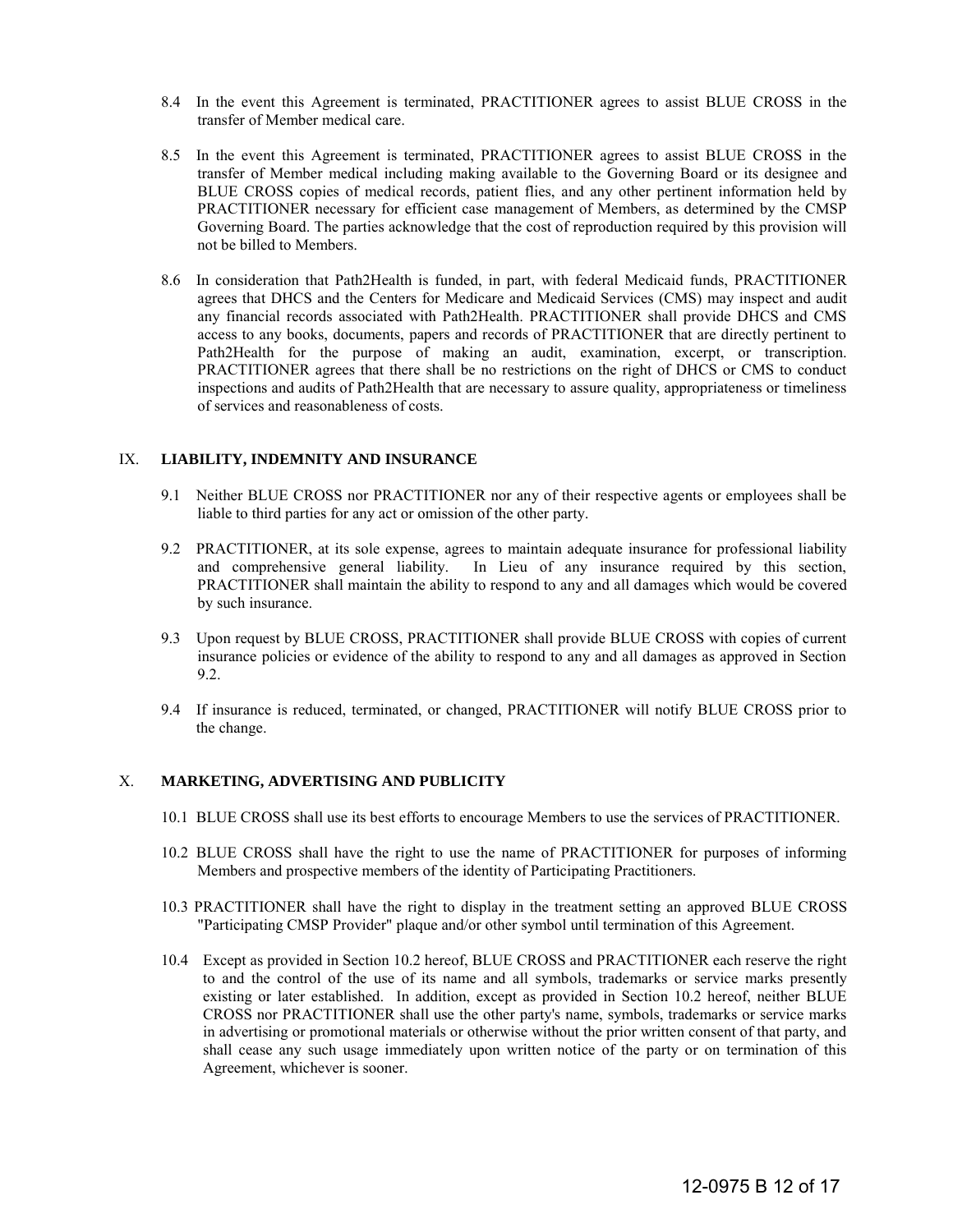#### XI. **DISPUTE RESOLUTION**

- 11.1 BLUE CROSS and PRACTITIONER agree to meet and confer in good faith to resolve any problems or disputes that may arise under this Agreement.
- 11.2 In the event that any problem or dispute concerning the terms of this Agreement, other than a Utilization Review decision as provided for in Article VII, is not satisfactorily resolved, BLUE CROSS and PRACTITIONER agree to arbitrate such problem or dispute. Such arbitration shall be initiated by either party's making a written demand for arbitration on the other party. The arbitration will be conducted by the American Arbitration Association, under the Commercial Rules of the Judicial Mediation and Arbitration Services (JAMS) Association, unless otherwise mutually agreed in writing by BLUE CROSS and PRACTITIONER. PRACTITIONER and BLUE CROSS agree that the arbitration results shall be binding on both parties in any subsequent litigation or other dispute. The initiation of the arbitration by written demand must be made within two (2) years of the date upon which the problem or dispute arose.

#### XII. **TERM AND TERMINATION**

- 12.1 When executed by both parties, this Agreement shall become effective as of the date noted on page one (1) and shall continue in effect until terminated pursuant to this Agreement.
- 12.2 Either party may terminate this Agreement, by giving at least ninety (90) days prior written notice. Nothing contained herein shall be construed to limit either party's lawful remedies in the event of a material breach of this Agreement. In the event of a material breach PRACTITIONER, BLUE CROSS, in addition to any other available remedy, may require that PRACTITIONER promptly prepare and submit for BLUE CROSS'S approval a corrective action plan that addresses the material breach. PRACTITIONER shall immediately implement such approved corrective action plan and provide BLUE CROSS with periodic status reports, as requested.
- 12.3 After the effective date of termination, this Agreement shall remain in effect for the resolution of all matters unresolved at the date. Without limiting the forgoing, if this Agreement is terminated, PRACTITIONER shall continue to provide and be compensated under the terms of this Agreement for Medical Services provided to Members who are under the care of PRACTITIONER at the time of that termination, until the services being rendered to that Member are completed or reasonable and medically appropriate provision is made for the assumption of such services by another Participating PATH2HEALTH/CMSP Practitioner. In the event of termination, PRACTITIONER agrees to follow the Member notification procedures as set forth in the applicable PATH2HEALTH/CMSP Practitioners Operation Manual
- 12.4 In the event of termination of this Agreement by either party, PRACTITIONER agrees not to represent itself as a Participating PATH2HEALTH/CMSP Practitioner.

#### XIII. **GENERAL PROVISIONS**

- 13.1 Assignment. No assignment of the rights, duties or obligations of this Agreement shall be made by PRACTITIONER without the express written approval of a duly authorized representative of BLUE CROSS. Any attempted assignment in violation of this provision shall be void as to BLUE CROSS.
- 13.2 Binding on Successors in Interest. Subject to Section 13.1, the provisions of this Agreement and obligations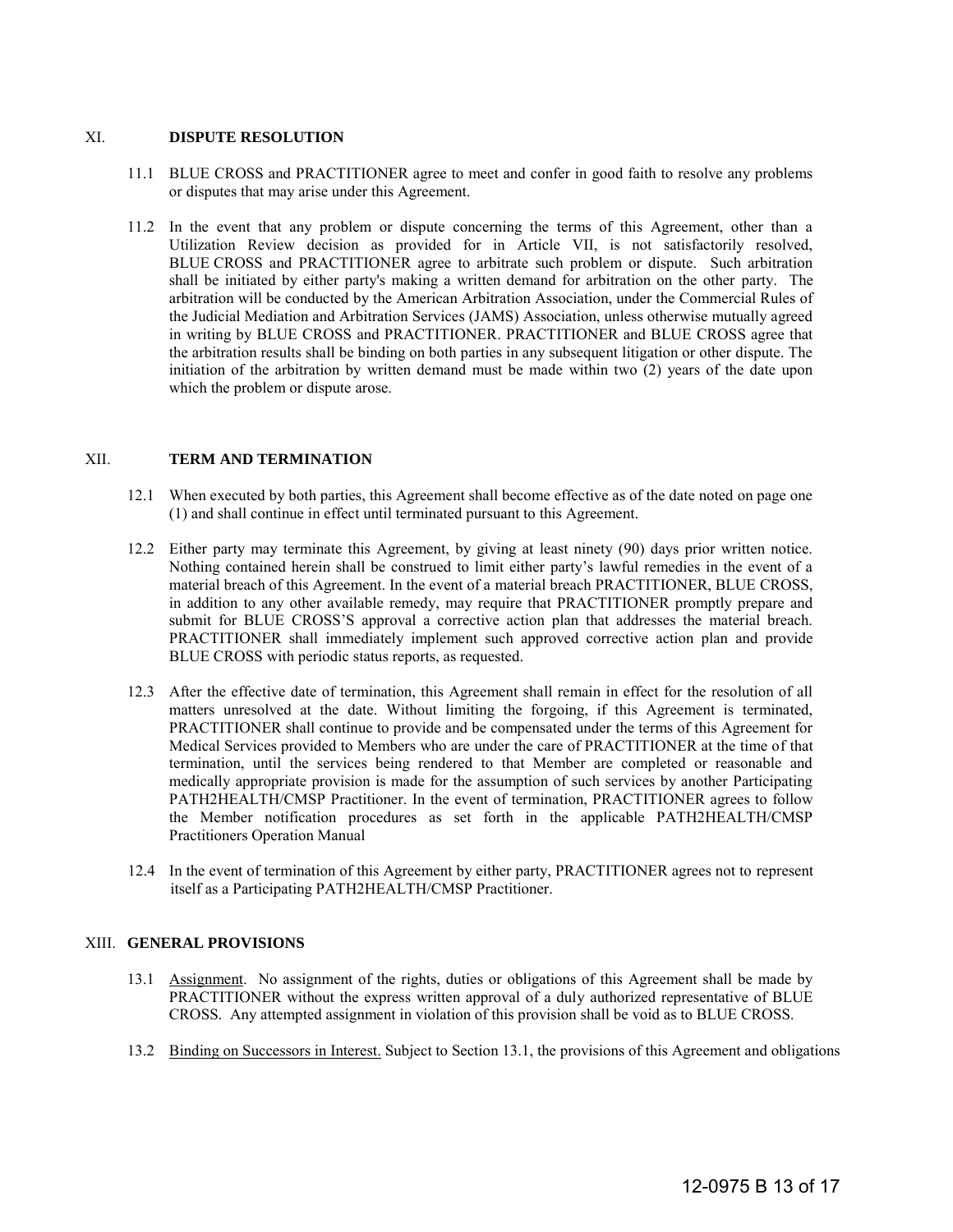arising hereunder shall extend to and be binding upon the parties hereto and their respective successors and assigns and shall insure to the benefit of the parties hereto and their respective successors and assigns.

- 13.3 Waiver of Breach. Waiver of a breach of any provision of this Agreement shall not be deemed a waiver of any other breach of the same or a different provision.
- 13.4 Notices. Any notice required to be given pursuant to the terms and provisions of this Agreement shall be in writing and shall be delivered by electronic mail, by facsimile, by hand, or sent postage prepaid by mail. Unless specified otherwise in writing by a party, BLUE CROSS shall send PRACTITIONER notice to an address that BLUE CROSS has on file for PRACTITIONER, and notice initiated by PRACTITIONER shall be sent to BLUE CROSS's address as set forth below. Notice shall be effective upon the marked date associated with the corresponding delivery method noted above. Notwithstanding the foregoing, BLUE CROSS may post updates to the BLUE CROSS Path2Health/CMSP Provider Operations Manual.

 To Anthem Blue Cross at: Blue Cross of California State Sponsored Programs 1 WellPoint Way Thousand Oaks, CA 91360 Mail stop: CAT201-N003

and to PRACTITIONER at: County of El Dorado - Health and Human Services Agency Placerville, CA 95667 3057 Briw Road, Suite A

- Attn: Daniel Nielson, MPA, Director<br>13.5 Severability. In the event any provision of this Agreement is rendered invalid or unenforceable by an Act of Congress or of the California legislature or by any regulation duly promulgated by officers of the United States or of the State of California acting in accordance with law, or declared null and void by any court of competent jurisdiction, the remaining provisions of this Agreement shall, subject to Section 13.6 hereof, remain in full force and effect.
- 13.6 Effect of Severable Provision. In the event that a provision of this Agreement is rendered invalid or unenforceable or declared null and void as provided in Section 13.5 and its removal has the effect of materially altering the obligations of either party in such manner as, in the judgment of the party affected: (a) will cause serious financial hardship to such party; or (b) will cause such party to act in violation of its corporate Articles or Bylaws, the party so affected shall have the right to terminate this Agreement upon thirty (30) days, prior written notice to the other party. The applicable provisions of Article XII hereof shall apply to such termination.
- 13.7 Entire Agreement. This Agreement, together with the Exhibits contains the entire Agreement between BLUE CROSS and PRACTITIONER relating to the rights granted and the obligations assumed by this Agreement. Any prior agreements, promises, negotiations or representations, either oral or written, relating to the subject matter of this Agreement not expressly set forth in this Agreement are of no force or effect.
- 13.8 Amendment. Blue Cross may amend this Agreement or any part or section of it by providing written notice to PRACTITIONER at least -ninety (90) calendar days prior to the effective date of such amendment which shall become effective upon the effective date unless PRACTITIONER objects in writing to such amendment within sixty (60) calendar days of receipt of such notice. Amendments required due to legislative, regulatory or other legal authority do not require prior approval of PRACTITIONER and shall be deemed effective immediately upon PRACTITIONER receipt of notice.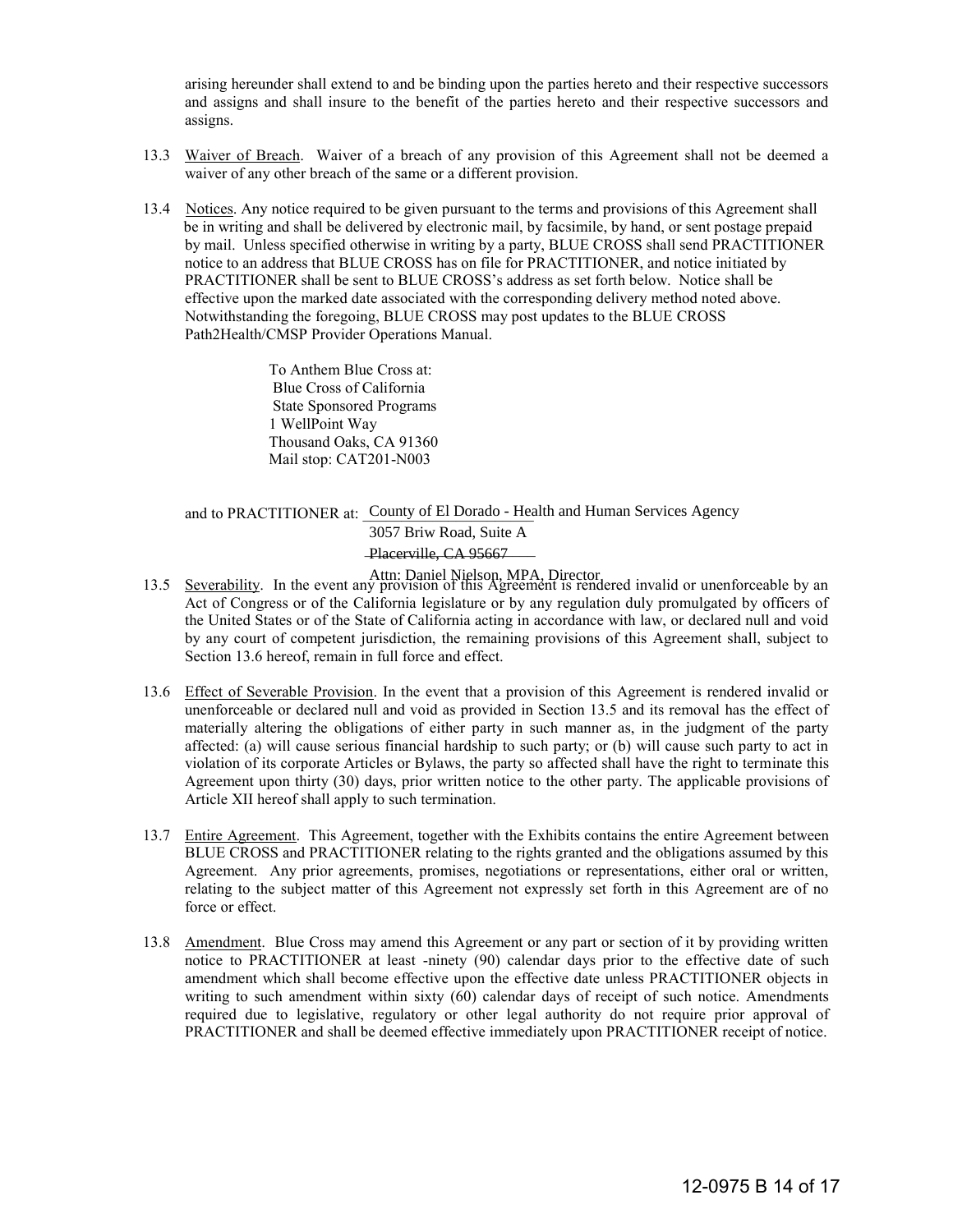- 13.9 Attorney's Fees. In the event that either BLUE CROSS or PRACTITIONER institutes any action, suit or arbitration proceeding to enforce the provisions of this Agreement, each party shall pay one half of the arbitration costs and otherwise pay its own attorneys' fees and other costs.
- 13.10 Headings. The headings of articles and sections contained in this Agreement are for reference purposes only and shall not affect in any way the meaning or interpretation of this Agreement.
- 13.11 Governing Law. This Agreement shall be construed and enforced in accordance with the laws of the State of California and all other laws, regulations and contractual obligations of BLUE CROSS.

#### 13.12 Administrator:

The County Officer or employee responsible for administering this Agreement is Robert Evans, Mental Health Programs Manager, or successor.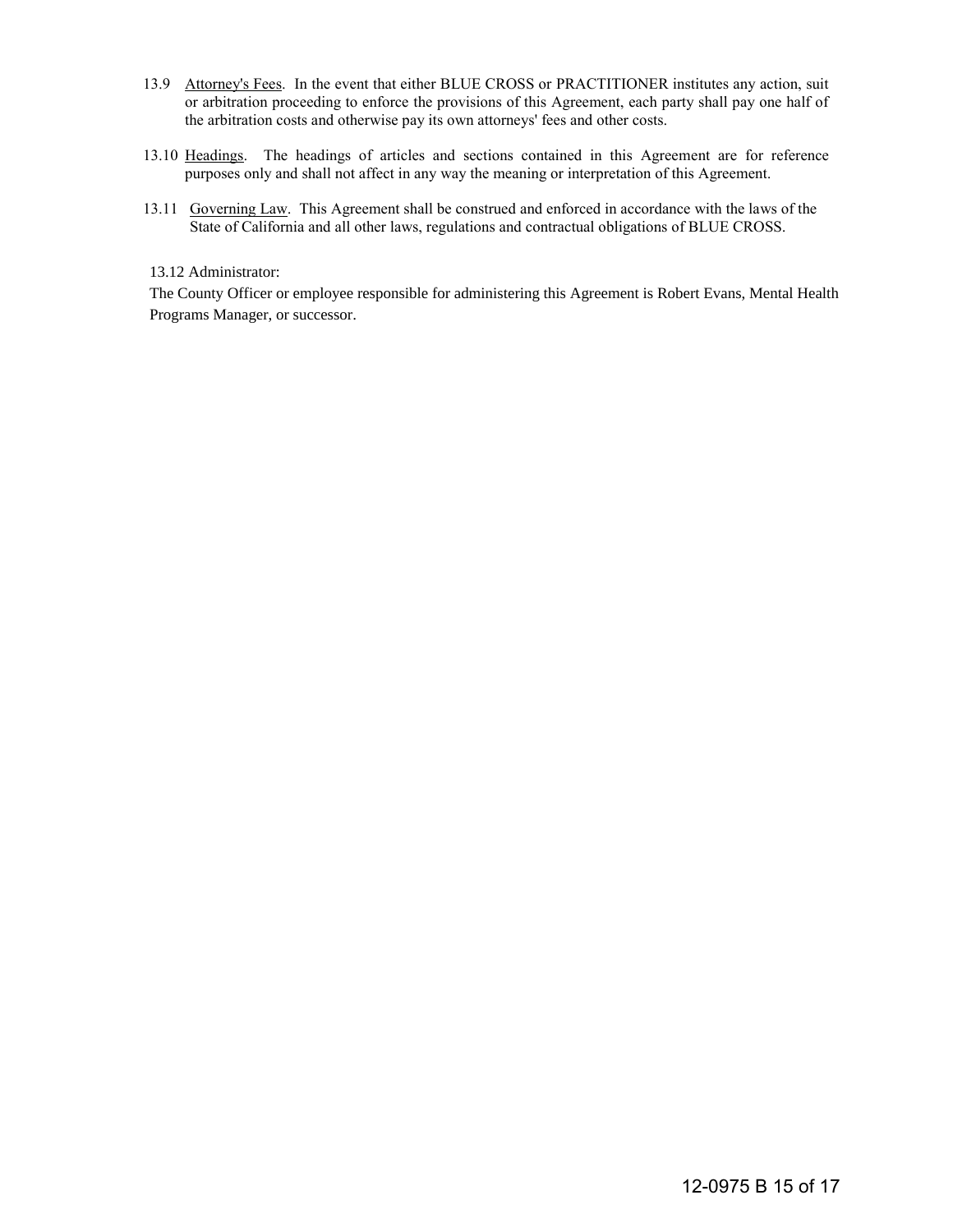#### FOR ANTHEM BLUE CROSS FOR PRACTITIONER

Signature Signature Signature Signature Signature Signature Signature Signature Signature Signature Signature Signature Signature Signature Signature Signature Signature Signature Signature Signature Signature Signature Si

Date Date Date

 $\mathcal{L}=\mathcal{L}=\mathcal{L}=\mathcal{L}=\mathcal{L}=\mathcal{L}=\mathcal{L}=\mathcal{L}=\mathcal{L}=\mathcal{L}=\mathcal{L}=\mathcal{L}=\mathcal{L}=\mathcal{L}=\mathcal{L}=\mathcal{L}=\mathcal{L}=\mathcal{L}=\mathcal{L}=\mathcal{L}=\mathcal{L}=\mathcal{L}=\mathcal{L}=\mathcal{L}=\mathcal{L}=\mathcal{L}=\mathcal{L}=\mathcal{L}=\mathcal{L}=\mathcal{L}=\mathcal{L}=\mathcal{L}=\mathcal{L}=\mathcal{L}=\mathcal{L}=\mathcal{L}=\mathcal{$ 

John R. Knight, Chair, Board of Supervisors Print name Print Name/Title

Title Tax ID Number

 $\mathcal{L}=\mathcal{L}=\mathcal{L}=\mathcal{L}=\mathcal{L}=\mathcal{L}=\mathcal{L}=\mathcal{L}=\mathcal{L}=\mathcal{L}=\mathcal{L}=\mathcal{L}=\mathcal{L}=\mathcal{L}=\mathcal{L}=\mathcal{L}=\mathcal{L}=\mathcal{L}=\mathcal{L}=\mathcal{L}=\mathcal{L}=\mathcal{L}=\mathcal{L}=\mathcal{L}=\mathcal{L}=\mathcal{L}=\mathcal{L}=\mathcal{L}=\mathcal{L}=\mathcal{L}=\mathcal{L}=\mathcal{L}=\mathcal{L}=\mathcal{L}=\mathcal{L}=\mathcal{L}=\mathcal{$ 

Attest: Terri Daly Acting Clerk of the Board of Supervisors

. .

Deputy Date Date

\_\_\_\_\_\_\_\_\_\_\_\_\_\_\_\_\_\_\_\_\_\_\_\_\_\_\_\_\_\_\_\_\_\_\_\_\_\_ \_\_\_\_\_\_\_\_\_\_\_\_\_\_\_\_\_\_\_\_\_\_\_\_\_\_\_\_\_

 $\mathcal{L}=\mathcal{L}=\mathcal{L}=\mathcal{L}=\mathcal{L}=\mathcal{L}=\mathcal{L}=\mathcal{L}=\mathcal{L}=\mathcal{L}=\mathcal{L}=\mathcal{L}=\mathcal{L}=\mathcal{L}=\mathcal{L}=\mathcal{L}=\mathcal{L}=\mathcal{L}=\mathcal{L}=\mathcal{L}=\mathcal{L}=\mathcal{L}=\mathcal{L}=\mathcal{L}=\mathcal{L}=\mathcal{L}=\mathcal{L}=\mathcal{L}=\mathcal{L}=\mathcal{L}=\mathcal{L}=\mathcal{L}=\mathcal{L}=\mathcal{L}=\mathcal{L}=\mathcal{L}=\mathcal{$